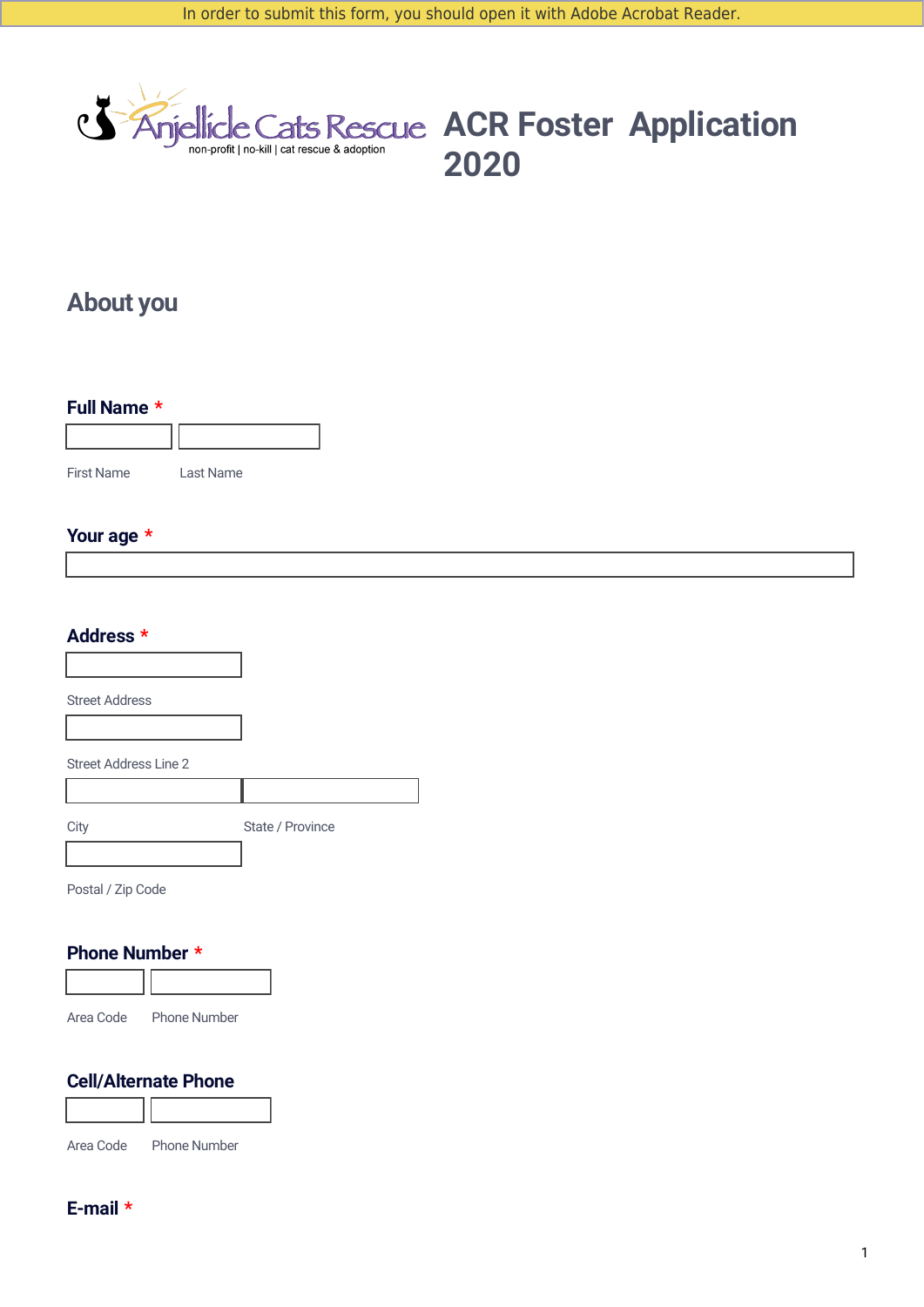# **About fostering**

**Are you interested in fostering a specific cat you saw on our website? \***

**What date are you available to begin fostering? \***

Are you able to foster until adoption or is there an end date when the cat would need to be **rehomed if not adopted? \***

**Do you have any upcoming vacations or other plans that will have an impact on your fostering? \***

**Please tell us about your experience with cats and other pets, both current and former. \***

**Do you have temporary animals in your household from other rescue organizations? \***

**Are you interested in fostering adult cats or kittens? \***

 $\Box$  Adult cats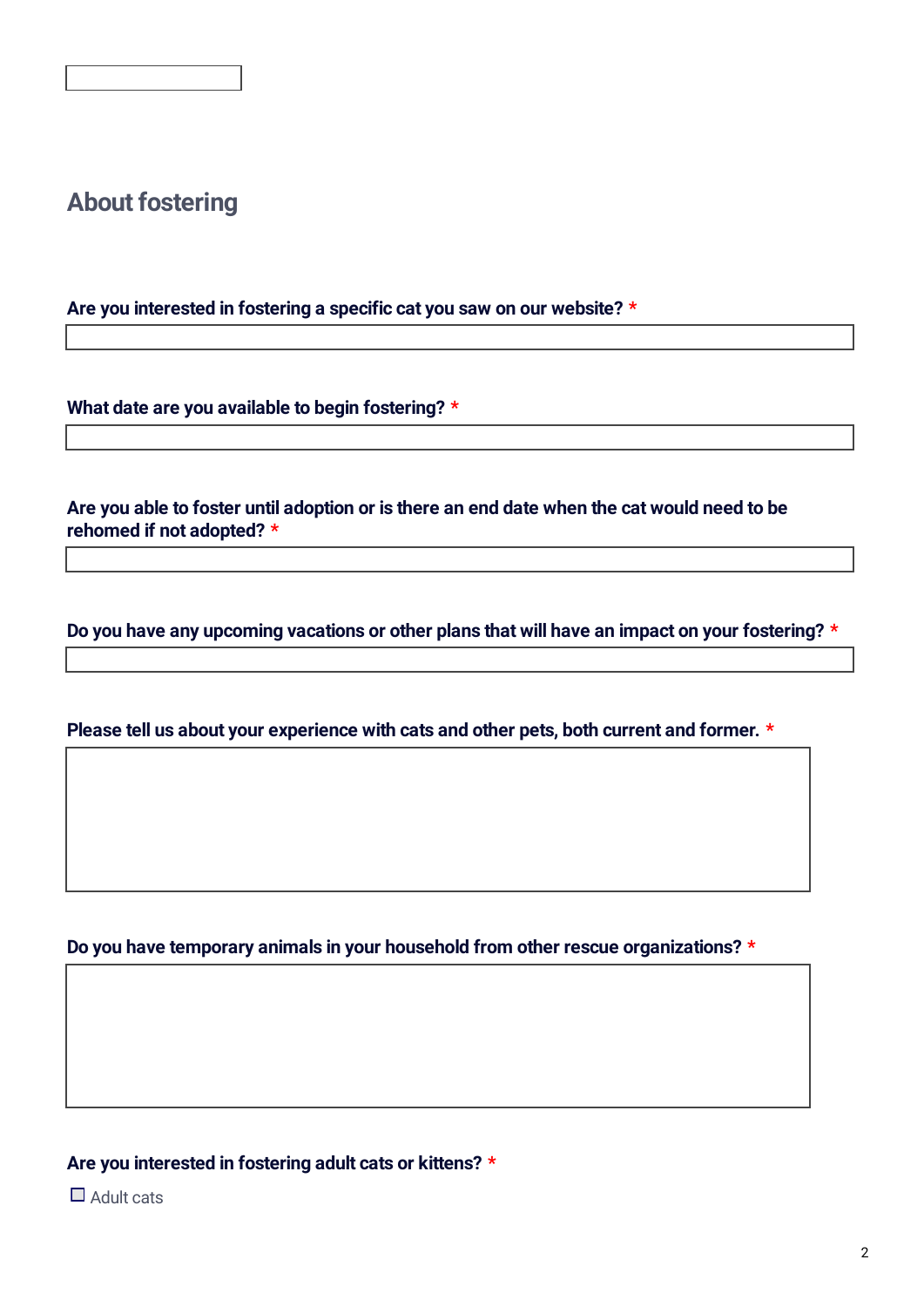$\Box$  Kittens

 $\Box$  It does not matter to me

## **If prefer kittens, what age range?**

#### **Are you open to fostering a senior cat? \***

- $\Box$  Yes
- $\Box$  No

#### **Do you want to foster a single cat or are you open to fostering a bonded pair? \***

- $\Box$  Single Cat
- $\Box$  Bonded Pair
- $\Box$  Fither

#### **Do you prefer a male or female cat? \***

- $\Box$  Female
- $\square$  Male
- $\Box$  Fither

#### **Are you okay with a cat who might want to sleep in bed with you? \***

- $\Box$  Yes
- $\Box$  No
- $\Box$  Does not matter

## **What kind of kitty personality do you think would be a good match for you (shy, playful, calm, independent, etc)? \***

Are you open to fostering a cat or kittens who will be shy, need some socialization or who might **take time before allowing petting? \***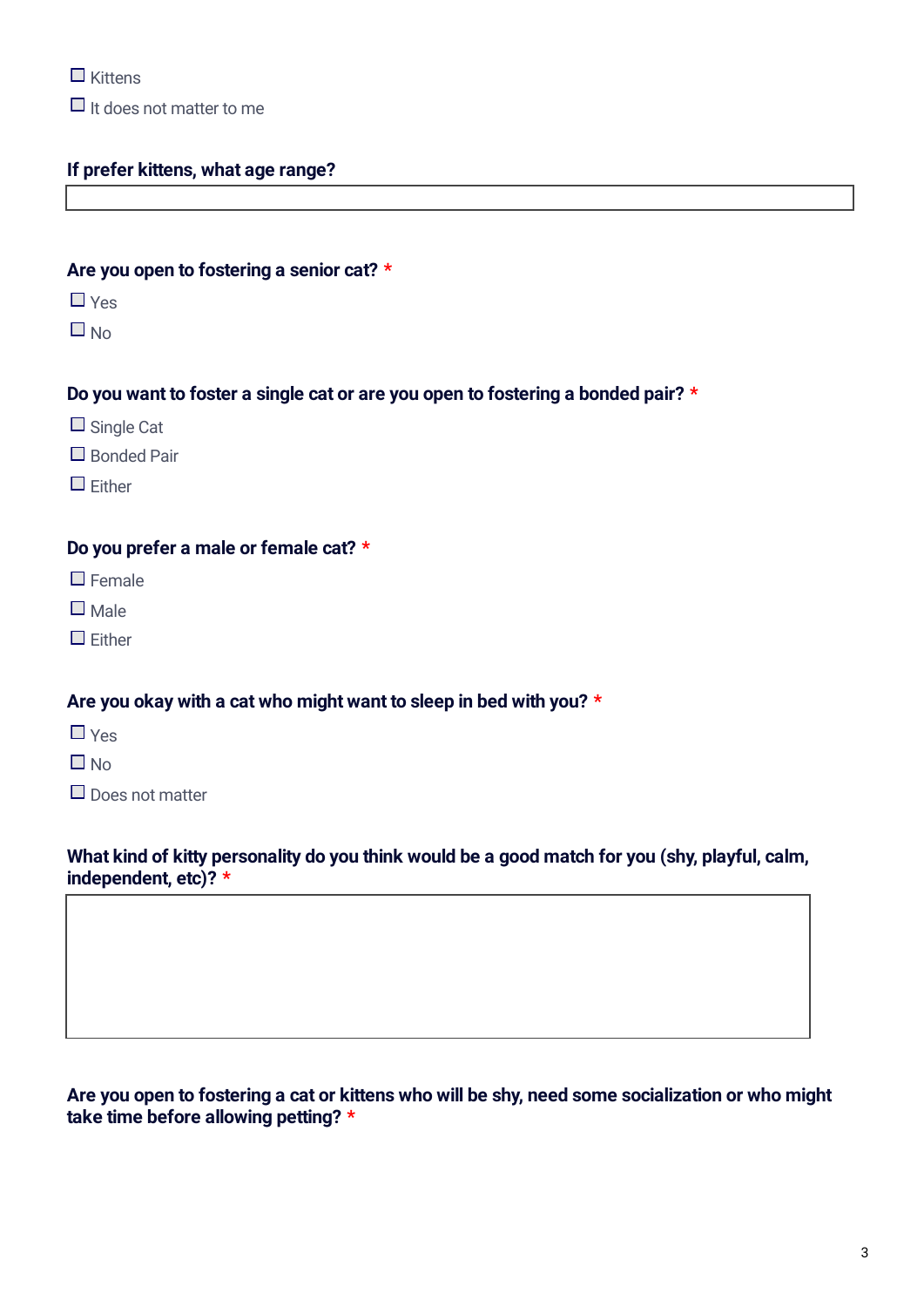**Are you comfortable fostering a cat who might nip, bite or swat? \***

**Would you be interested in fostering a cat with some physical challenges? \***

## **Do you have any experience giving a cat medicine and are you comfortable doing so with a foster? \***

## **Are pets allowed? \***

 $\Box$  Yes

 $\Box$  No

 $\Box$  Not sure, I have to check

## **Your Household**

**Type of Residence \***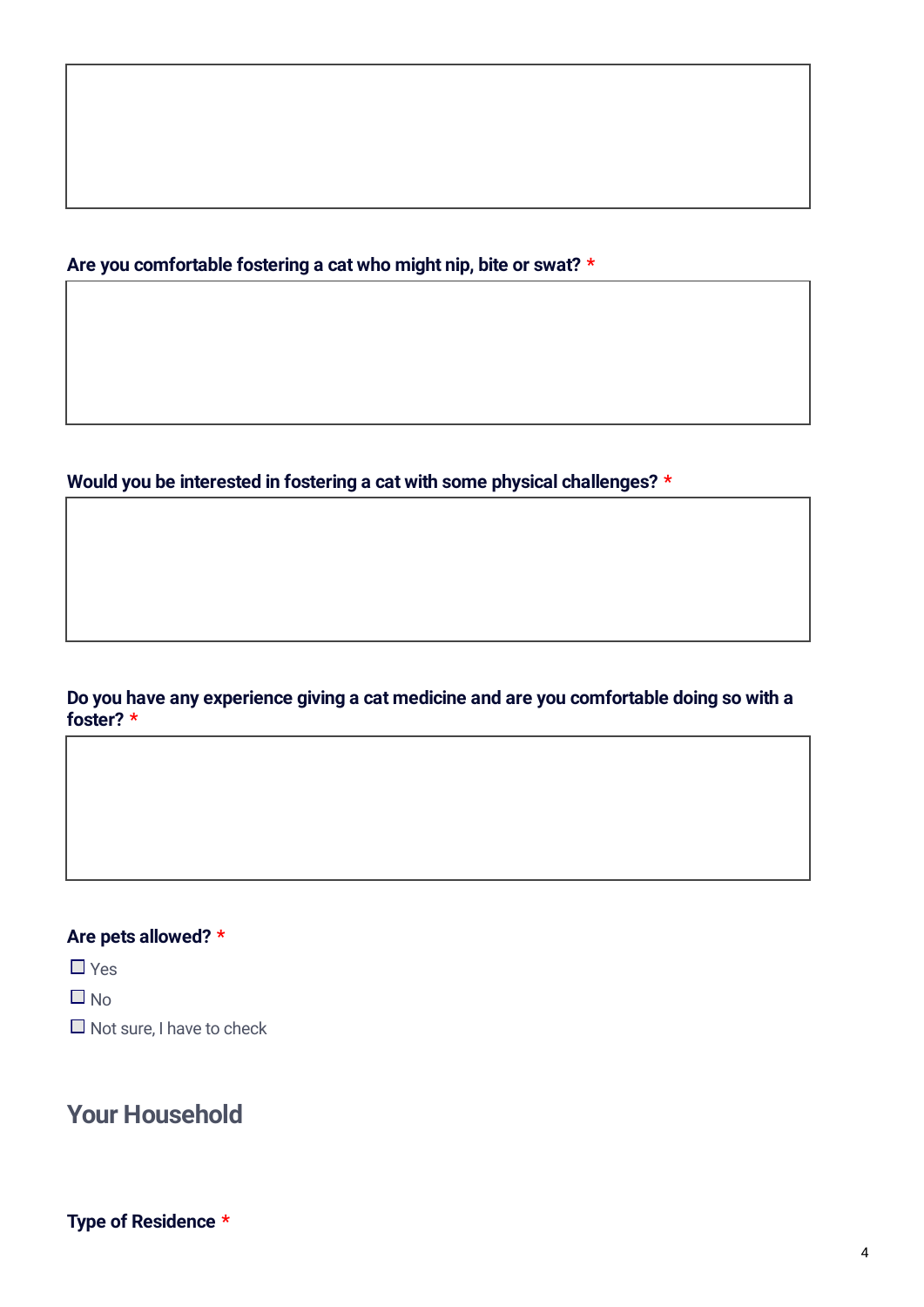| $\Box$ Apartment<br>$\Box$ House                                                                            |
|-------------------------------------------------------------------------------------------------------------|
| Rent/Own *                                                                                                  |
| $\Box$ Rent                                                                                                 |
| $\Box$ Own                                                                                                  |
|                                                                                                             |
| # of Bedrooms *<br>$\vert \textbf{-} \vert$                                                                 |
| # of Bathrooms *<br>$\blacktriangleright$                                                                   |
| How many people reside in your household? *<br>$\Box$                                                       |
| If more than 1, you will be asked to enter Name, Age and Relationship for each additional household member. |

## **Person 1, Name, Age, Relationship**

## **Person 2, 3, etc.: Name, Age , Relationship**

## **Is anyone residing in your household allergic to cats? \***

 $\Box$  Yes

 $\Box$  No

 $\Box$ 

## **Do you have a smoke detector? \***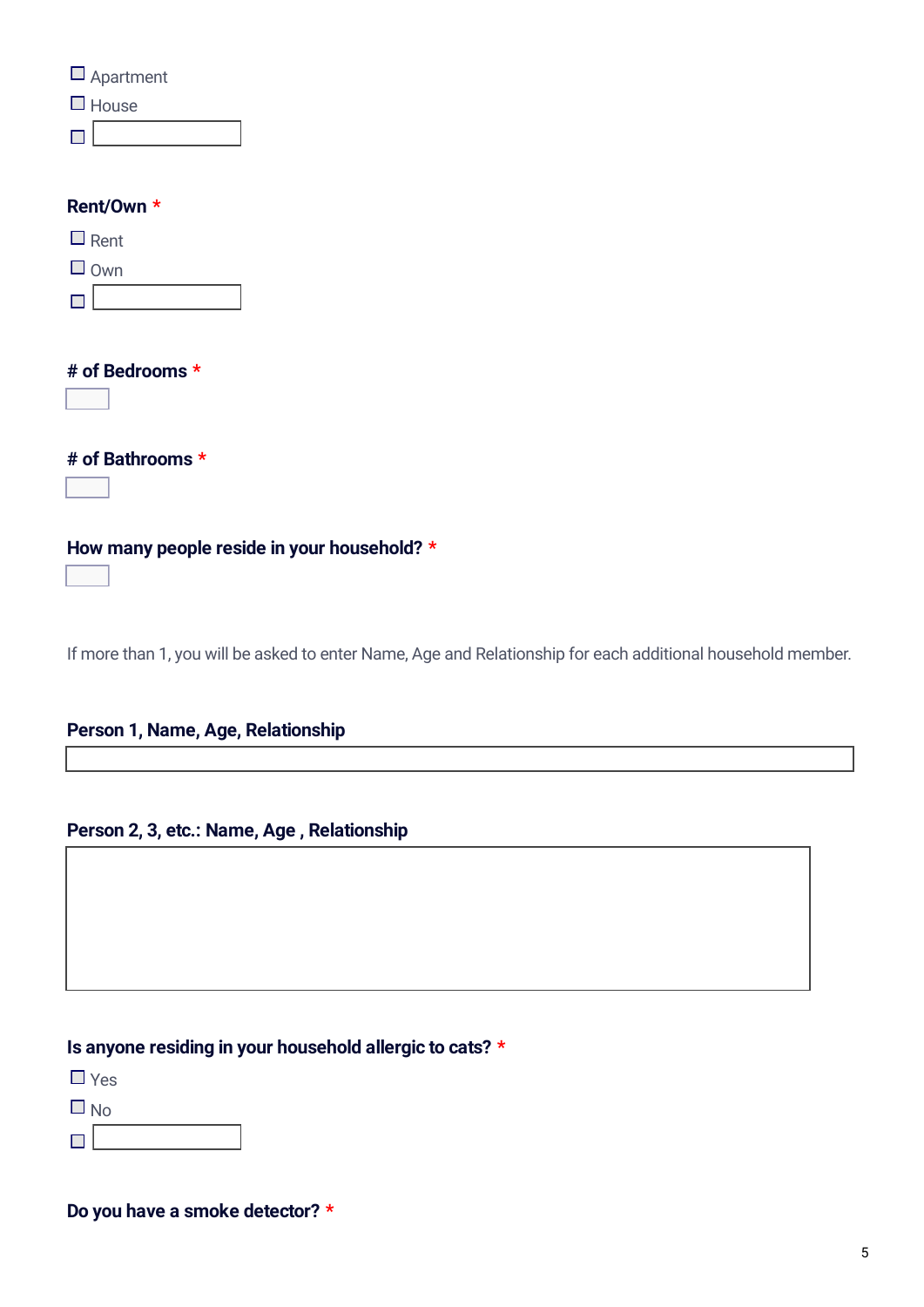| L.  | v |
|-----|---|
| l d |   |

## **Do the windows in your apartment all have screens? If not, we can recommend screens or locks, depending on how the windows are built. \***

| u<br>w<br>۰,<br>v |
|-------------------|
|-------------------|

## **Do you have a deck, terrace or balcony? \***

- $\Box$  Deck
- $\Box$  Terrace
- $\Box$  Balcony

## **Will you keep the cat indoors or outdoors? \***

- $\Box$  Indoors only
- $\Box$  Outdoors only
- $\Box$  Both
- $\Box$

## If you have roommates, did they all agree that it's okay to have a foster cat in your apartment? \*

- $\Box$  Yes
- $\Box$  No
- $\overline{\phantom{a}}$

## **Are you able to isolate a new cat in a separate room? \***

- $\Box$  Yes
- 
- $\begin{array}{c}\n\Box\n\ \mathsf{No} \\
\hline\n\end{array}$

## **How will you prevent furniture scratching? \***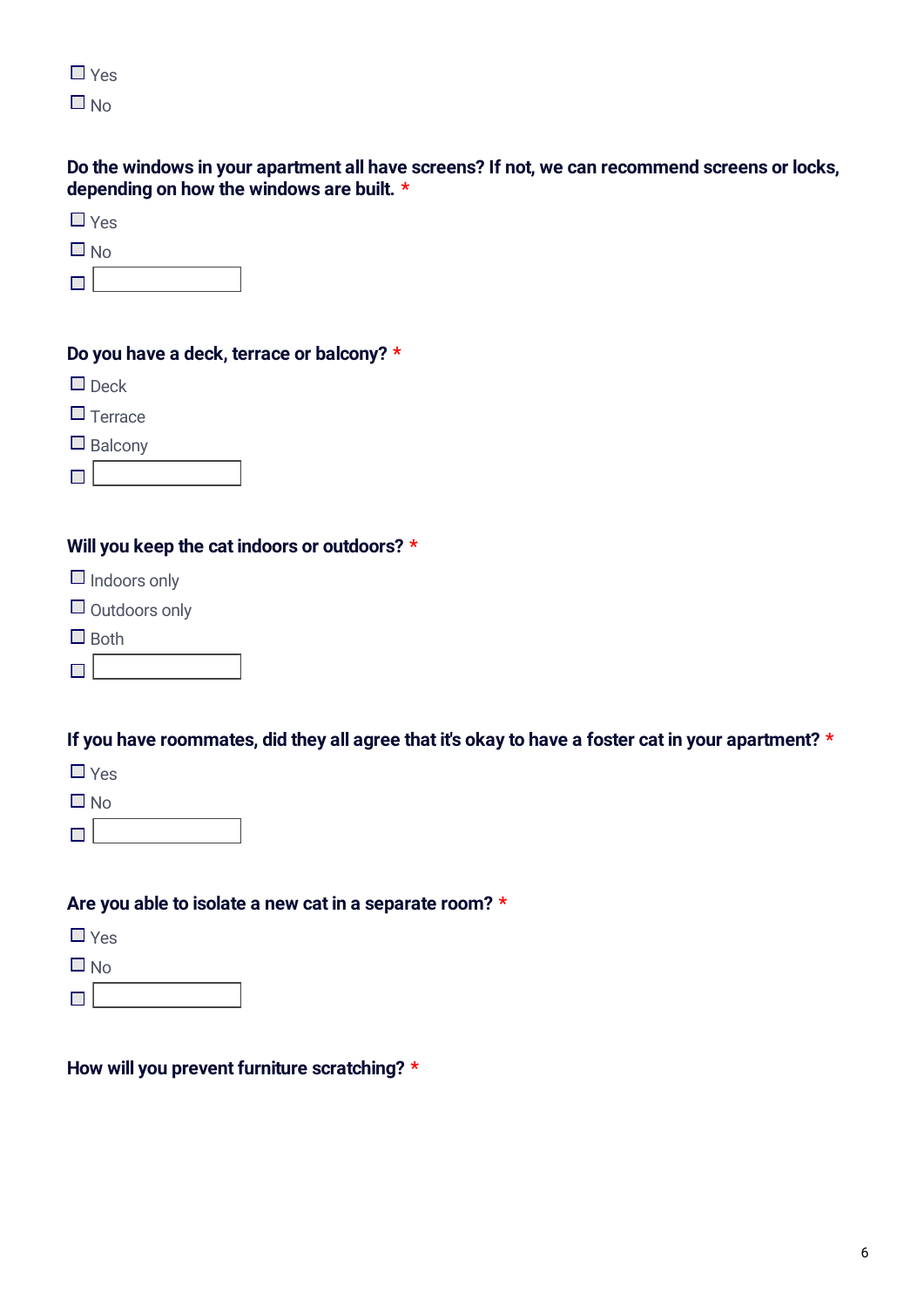# **Pet History**

If you currently have a pet, please answer the questions below.

## **Do you currently have pets? \***

 $\Box$  Cats

□ <sub>Dogs</sub>

 $\Box$  No

 $\blacksquare$ 

### **Name, age and type of Pet \***

## **Are your current pets: \***

- $\Box$  Not vaccinated
- □ Not Spayed/ Neutered
- □ Spayed/Neutered
- Up-to-date on vaccination
- $\Box$  Not applicable

In case of an emergency, is there a contingency plan in place for your current and/ or future pet **should you decide to adopt. Please explain. \***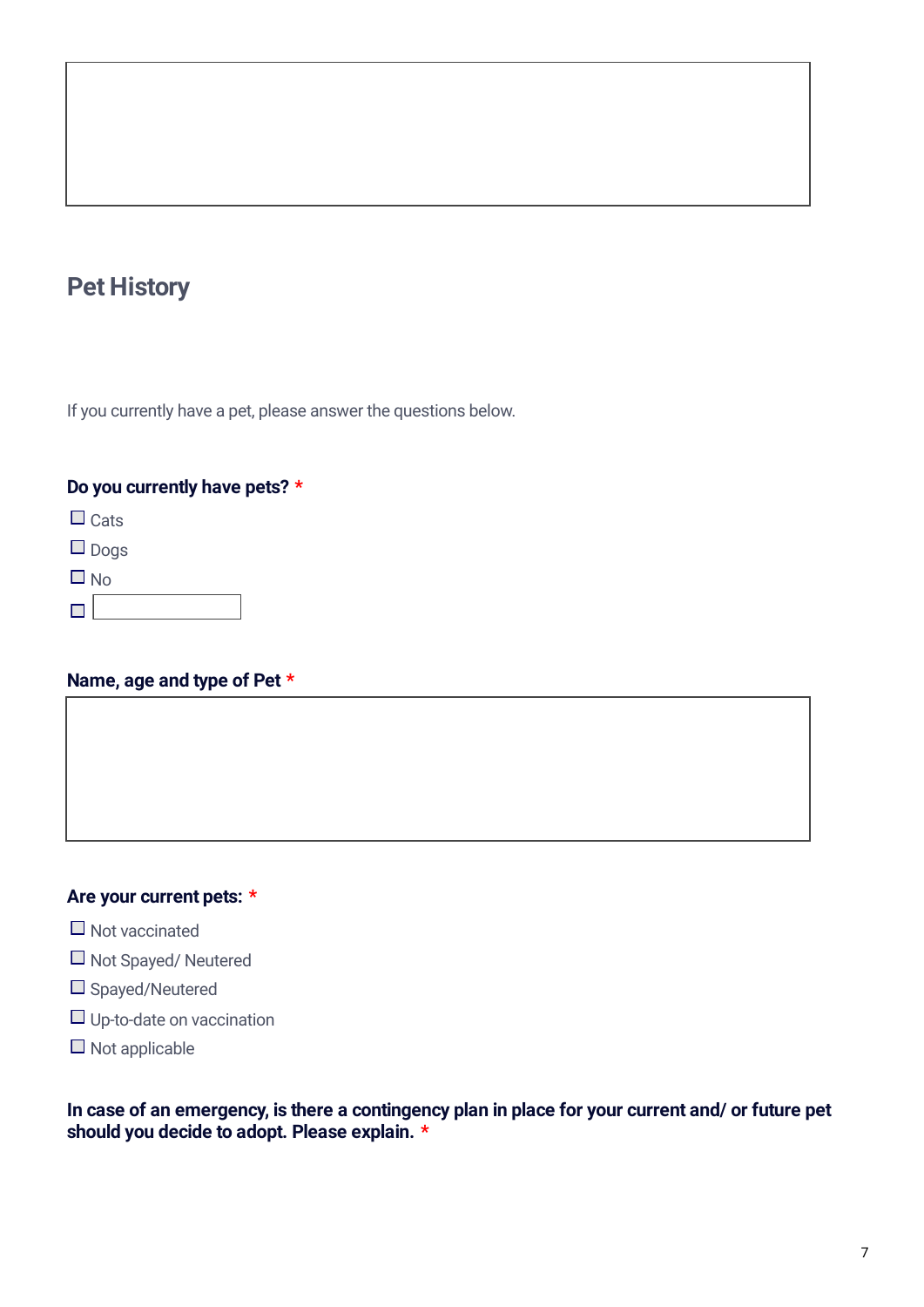# **Vet Reference**

If you do not currently have a vet, please enter a former vet.

## **Vet Clinic Name (for current or recent pet) \***

### **Doctor Name \***

## **What do you feed your pets? \***

List brand names and types, i.e. Wellness wet canned food, Nutro dry food, etc.

#### **Vet Address**

Street Address Street Address Line 2 City State / Province Postal / Zip Code

**Vet Phone \***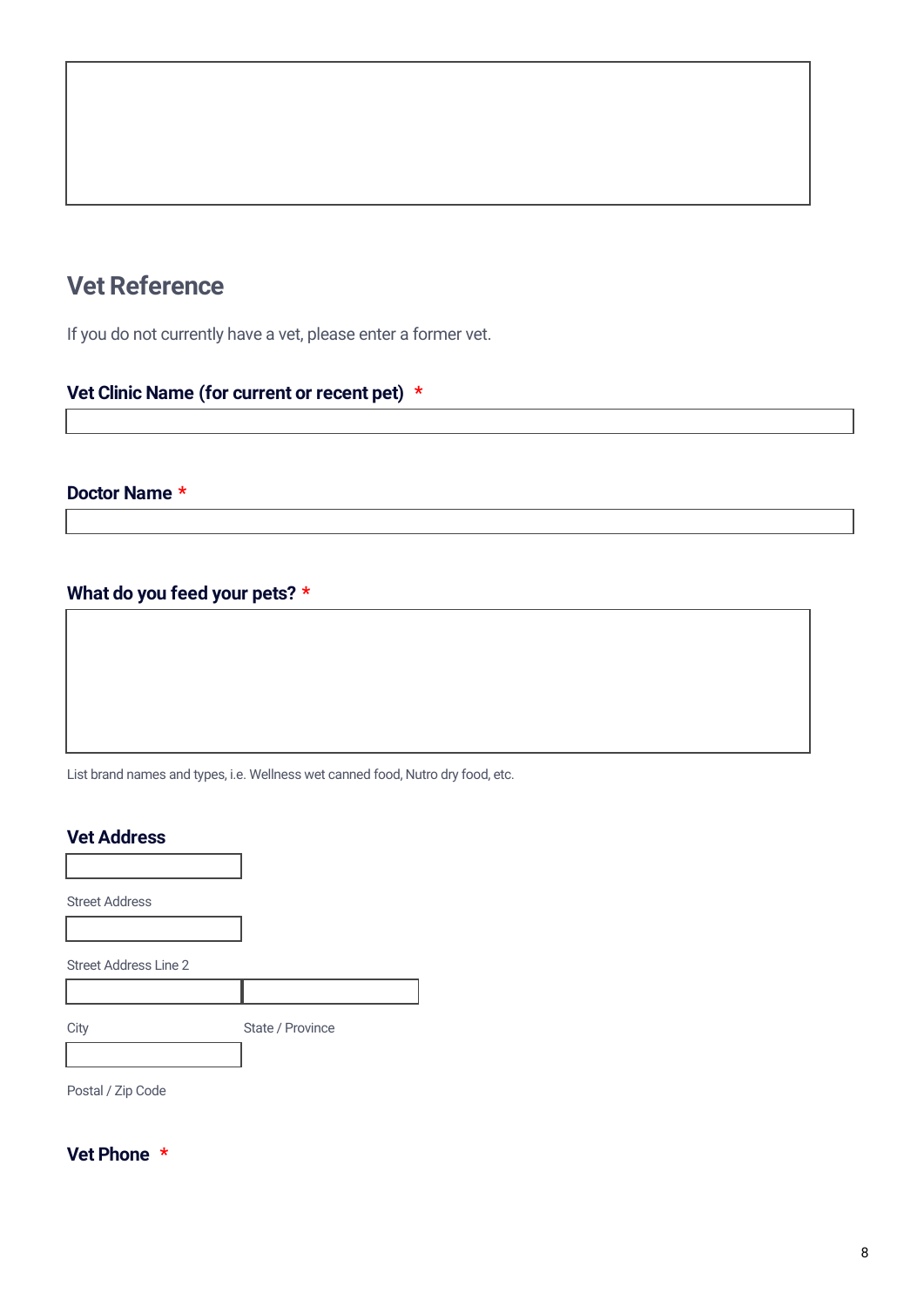| Area Code<br><b>Phone Number</b>                             |
|--------------------------------------------------------------|
| Is this your current or former vet? *                        |
| $\Box$ Current                                               |
| Former                                                       |
|                                                              |
|                                                              |
| If you decided to adopt your foster cat, would you declaw? * |
| $\square$ No                                                 |
| $\Box$ Yes                                                   |
|                                                              |
|                                                              |
| Have you ever declawed before? *                             |
| $\square$ No                                                 |
| $\square$ Yes                                                |
| $\Box$ Cat was already declawed                              |
|                                                              |
|                                                              |
|                                                              |
| <b>Employment</b>                                            |

## **Applicant's Occupation/Title \***

## **Employer Name \***

## **Employer Address**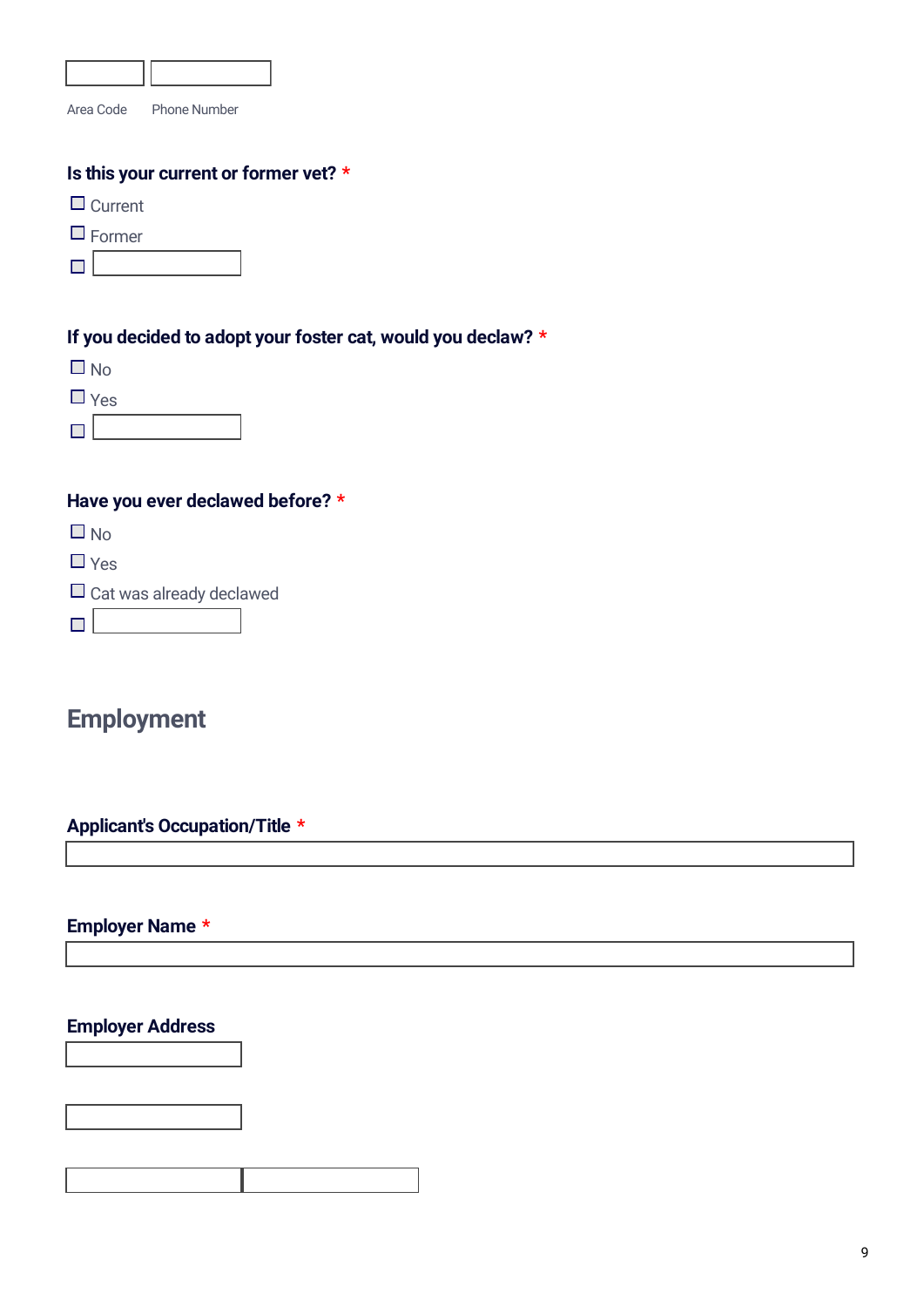Street Address

Street Address Line 2

#### **Retired? \***



### **Business Ref Name \***



#### **Email \***

example@example.com

# **Personal Reference**

#### **Personal Ref Name \***



#### **Phone Number \***



#### **Email \***

example@example.com

# **References**